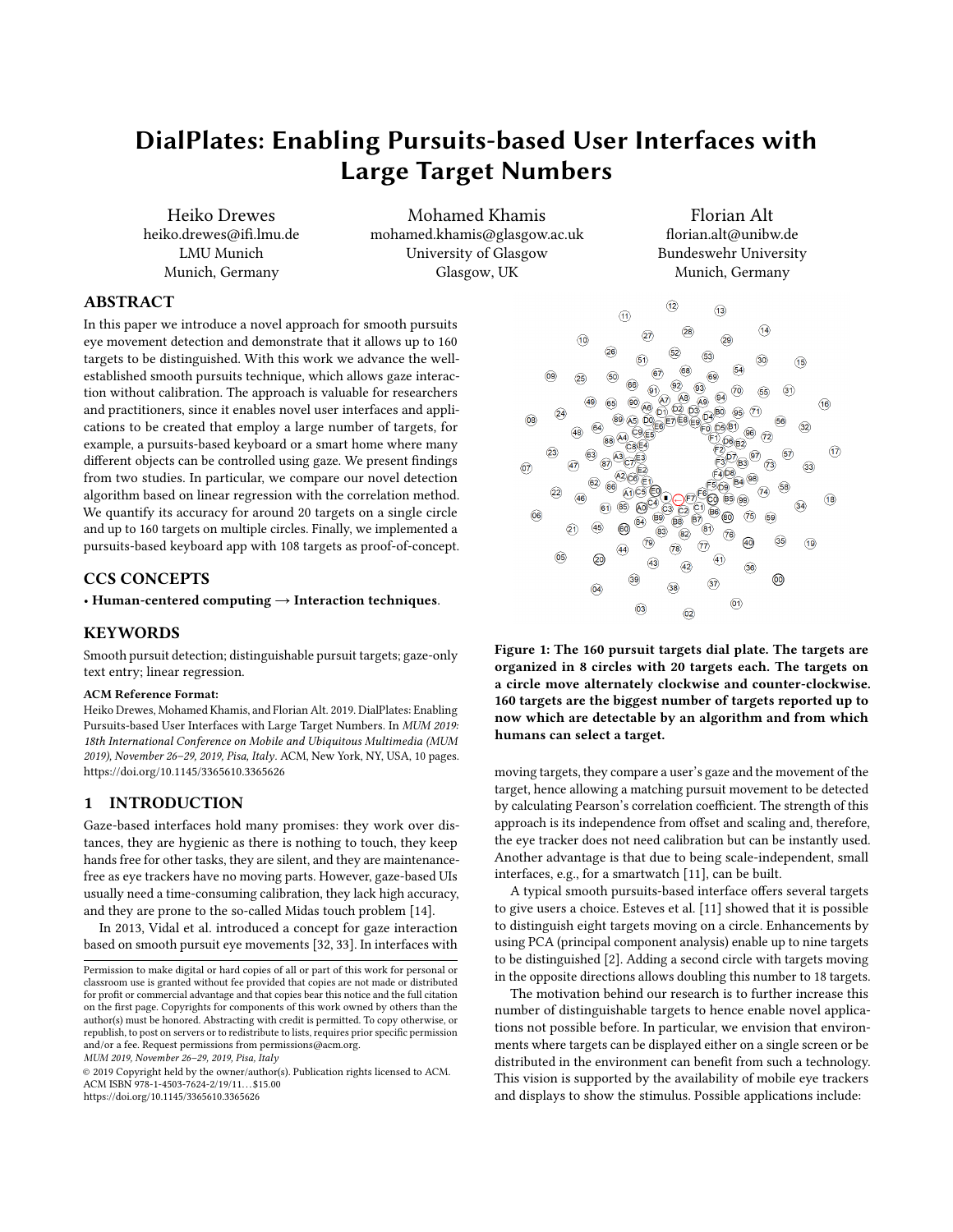MUM 2019, November 26–29, 2019, Pisa, Italy H. Drewes et al.

- PursuitKeyboard A possible application is a keyboard, allowing for eye typing using smooth pursuits. Each character is represented by one target.
- Smart Home Previous work investigated the use of smooth pursuits to control appliances in a smart home [\[31\]](#page-9-6), e.g., controlling the volume of a music player. Our approach allows more targets which in turn allows controlling a variety of features for a large number of devices, such as toasters, coffee machines, vacuum cleaners, smart televisions, etc.
- Virtual Reality Our approach is also valuable for complex virtual reality environment. Here, different virtual objects can be controlled using gaze.
- Virtual Shopping In 2011, Tesco presented a virtual supermarket, where users chose products for home delivery from more than [1](#page-1-0)00 items, using a QR code $^1$ . Pursuits allows selecting items via gaze in a more privacy-preserving manner.

To achieve this goal we first introduce a new detection method based on the slope of a regression line to which we refer as slope method. This method is sensitive to scale which makes it less universal than other detection methods described in [\[30\]](#page-9-7). In the context of eye tracking and the calibration issue, however, the differences in scale between a calibrated and an uncalibrated eye tracker signal are small. Typically these differences are smaller than factor 1.2. The advantage of the slope detection method is that it can detect pursuit movements on circles with different radii. A further advantage is that this method can distinguish many targets on one circle. Our first user study revealed that it is possible to distinguish pursuit movements for 20 targets moving on a circle with the new method. Together with circles of different sizes this allows to distinguish between far over hundred pursuit targets. As the the layout of the pursuit targets resembles old-style telephone interfaces we call this pursuit interfaces DialPlates.

As a proof of concept we implemented an interface with 160 pursuit targets (Figure [1\)](#page-0-0) and as a possible application the Pursuit-Keyboard with 108 keys (Figure [2\)](#page-1-1). In our second user study we confirm our theoretical assumptions and demonstrate the capabilities of the new detection method. Our research is complemented by a discussion of questions arising from the large number of targets, in particular, readability of target labels and layout.

### 2 BACKGROUND AND RELATED WORK

While early works on gaze-based interaction relied mostly on fixations, the research community started to move towards detecting gaze behavior, such as gaze gestures [\[10\]](#page-9-8) and smooth pursuit [\[32,](#page-9-2) [33\]](#page-9-3). Smooth pursuit eye movements are naturally performed when gazing at a moving target. Interaction using smooth pursuit (aka Pursuits) is promising since it does not require calibration as it relies on relative eye movements rather than precise fixation points.

### 2.1 Applications of Pursuits

Pursuits has been utilized in several applications and domains. Being a calibration-free and contactless gaze-only modality, a large body of work investigated its use on public displays, where immediate usability is essential [\[1,](#page-9-9) [23\]](#page-9-10). For example, Vidal et al. used

<span id="page-1-1"></span>

Figure 2: The PursuitKeyboard (Western variant) – 108 targets are distributed over 6 circles (18 targets each). The PursuitKeyboard is a possible application of our algorithm.

Pursuits on public displays for gaming and entertainment applications [\[32\]](#page-9-2). EyeVote uses Pursuits for voting on public displays [\[20\]](#page-9-11). Pursuits was also used in active eye tracking settings, where the tracker moved on a rail system to follow users as they pass by large displays [\[17\]](#page-9-12). Lutz et al. used Pursuits for entering text on public displays [\[22\]](#page-9-13). They worked around Pursuits' limitations by performing each letter's selection on two stages: the user first selects one of 5 groups of letters. The group then expands to allow the user to finally select the desired letter.

Further application areas of Pursuits include interaction with smart watches [\[11\]](#page-9-4), interaction in smart homes [\[31\]](#page-9-6), and using Pursuits for authentication [\[7,](#page-9-14) [27,](#page-9-15) [28\]](#page-9-16). Kangas et al. [\[15\]](#page-9-17) and Špakov et al. [\[34\]](#page-9-18) used Pursuits in desktop settings as a continuous signal to control an on-screen widget to, for example, adjust volume.

In addition to using it as a calibration-free gaze interaction technique, Pursuits can also be used for calibration. Pfeuffer et al. [\[25\]](#page-9-19) introduced a method to calibrate the eye tracker as users follow onscreen moving targets. Similarly, Celebi et al. [\[3\]](#page-9-20) used Pursuits for eye tracker calibration. Khamis et al. [\[19\]](#page-9-21) used gradually revealing text to calibrate the eye tracker while users read-and-pursue.

Further possible applications for selection from Pursuit are AR and VR environments where the hands are used for other tasks and noise or privacy concerns does not allow speech commands. VR benefits from using Pursuits during interaction, especially when moving in VR [\[18\]](#page-9-22), and when interacting with occluded targets [\[26\]](#page-9-23). Pursuits was also employed in augmented reality glasses [\[12\]](#page-9-24).

### 2.2 Implementations of Pursuits

Different implementations exist to detect Pursuits. For an overview on general pursuit detection methods we refer to Velloso et al. [\[29\]](#page-9-25) who discussed two detection methods: Euclidean distance and correlation. Herlina et al. [\[13\]](#page-9-26) report on a comparison of both methods.

The detection methods using the Euclidean distance between the gaze estimates and target positions [\[15,](#page-9-17) [27,](#page-9-15) [28,](#page-9-16) [34\]](#page-9-18) work very well but need a calibrated eye tracker as the method is susceptible to offsets from inaccurate detection. Methods using the standard deviation of the Euclidean distance as suggested in [\[34\]](#page-9-18) eliminate

<span id="page-1-0"></span><sup>1</sup>Tesco Virtual Stores:<https://goo.gl/L4mEgU>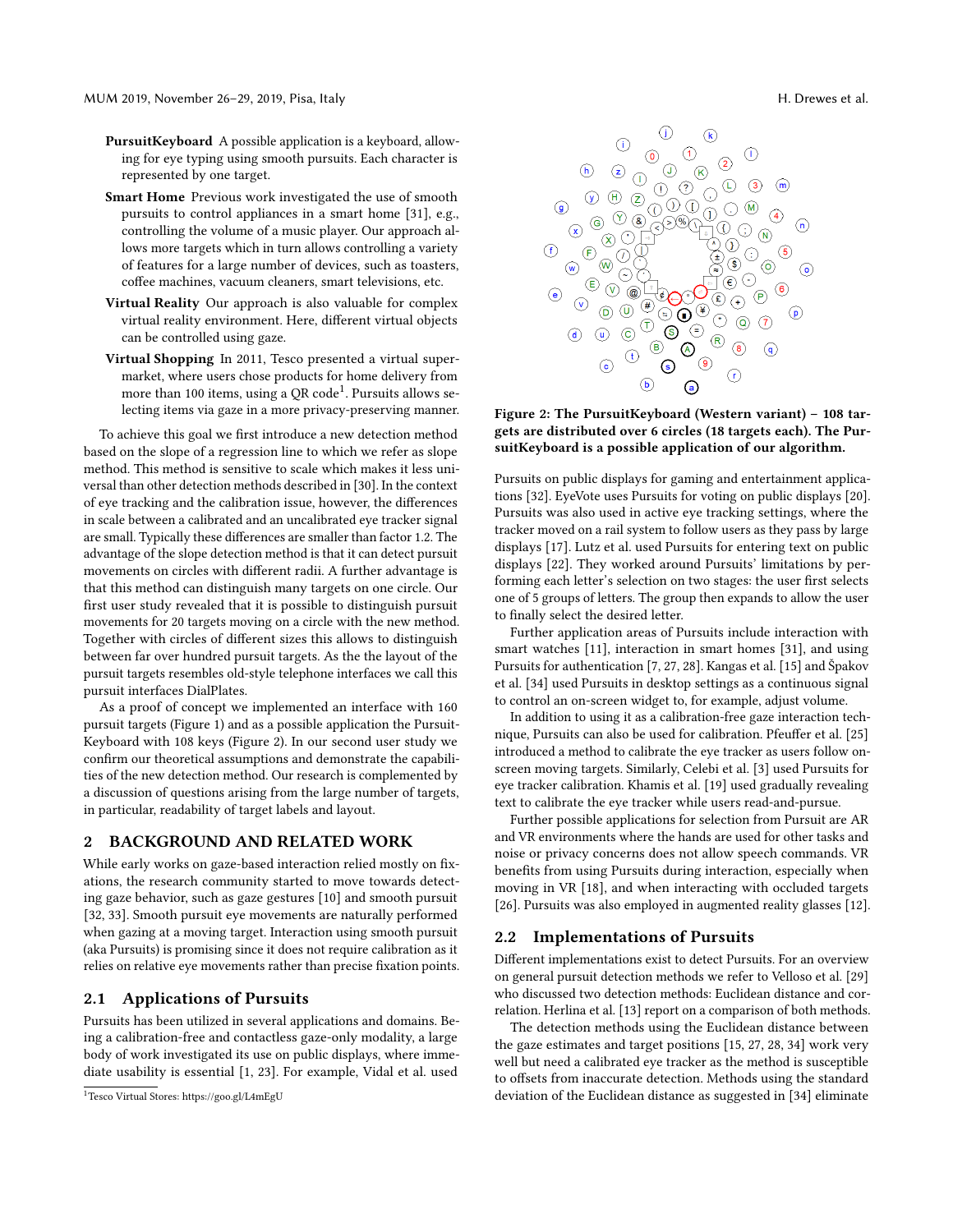the offset problem and work well for linear trajectories without calibration. In the context of circular trajectories, the challenge is that the distance of one target to any other target stays constant.

The other detection method employs Pearson's product moment correlation [\[11,](#page-9-4) [12,](#page-9-24) [16–](#page-9-27)[19,](#page-9-21) [21,](#page-9-28) [29,](#page-9-25) [31\]](#page-9-6). In contrast to the Euclidean distance, the correlation method is independent of offsets and scaling. For this reason, it works reliably without calibration [\[21,](#page-9-28) [29,](#page-9-25) [32,](#page-9-2) [33\]](#page-9-3) and even on small interfaces such that of smart watches [\[11\]](#page-9-4). On the downside, the accuracy of the correlationbased detection drops significantly in the presence of more than 8 targets [\[11,](#page-9-4) [29,](#page-9-25) [32\]](#page-9-2). A recent suggestion for improving circular smooth pursuit detection was proposed by Velloso et al. [\[30\]](#page-9-7). They call their methods '2D correlation' and 'profile matching'. These methods improve pursuit detection and reduce false positives.

We learn that despite the many different application areas, interaction using Pursuits is limited in the number of distinguishable targets. This makes it difficult to apply Pursuits in scenarios, where a lot of different targets are required, such as smart homes, virtual reality, or user interfaces with many targets such as a keyboard.

### 3 PURSUIT DETECTION

Typical pursuit detection methods need a window size, a comparison function and a threshold. The window size is a time interval over which the comparison function is calculated. An eye tracker delivers data at a certain frequency and, therefore, the important value for the detection algorithm is not the time interval but the number of samples n delivered during this time interval. From a user's perspective, short time intervals are preferable, since they allow for faster selection. At the same time, shorter time intervals increase the risk of either missing the detection or getting false positives. Obviously, input devices delivering a high data rate are preferable as they enable short detection times.

The comparison function is a metric giving a value for how good two movements match. The detection algorithm compares every target motion with the gaze motion. Selection takes place when the value from the metric function matches a given threshold criteria.

### 3.1 Detection Using Correlation

If the eye follows a moving target, eye and target movements correlate. Hence, calculating the correlation for detection seems the obvious approach. Calculating correlation can be visualized by plotting the corresponding values, the x-coordinates of the gaze and the target, in a two-dimensional plane (Figure [3\)](#page-2-0). Correlation is a measure of how close the plot is to a linear relationship. For pursuit detection, the correlation should be above a certain threshold, typically 0.8. The advantage of correlation is independence for scale and offset: Hence, this method works without calibration.

### 3.2 Detection Using Regression Line Analysis

If the eye tracker is perfectly calibrated and the eyes follow the target perfectly, the plot in Figure [3](#page-2-0) is a line through the origin with slope 1.0 – in other words, gaze and target coordinates are equal. In case of a calibration error, there may be an offset between the gaze and the target coordinates' value. The slope may have a value different from 1.0. The regression line analysis approach was introduced by Drewes et al. [\[9\]](#page-9-29) in the context of calibration.

<span id="page-2-0"></span>

Figure 3: Real data plot for calculating correlation and for regression line analysis. Correlation is a measure of linearity and regression line analysis provides intercept and slope. In perfect calibration gaze and target coordinates are equal, meaning correlation and slope are 1.0 and the intercept is 0.

Observing data from an uncalibrated eye tracker reveals a considerable offset but the scaling error and, therefore, the error in the slope typically stays within a range from 0.8 to 1.2. Hence, it is possible to detect a smooth pursuit movement by testing how close the slope of the regression line is to 1.0. Close to 1.0 means that a threshold  $t_s$  needs to be defined with  $1/t_s$  < slope <  $t_s$ . From our experience, values for  $t_s$  between 1.2 and 1.3 work well. We refer to this method as the slope method.

## 3.3 Designing a New Pursuit Detection Algorithm

We use the following formula to calculate the correlation  $r$ :

$$
r = \frac{n \sum_{i=1}^{n} gt - \sum_{i=1}^{n} g \sum_{i=1}^{n} t}{\sqrt{n \sum_{i=1}^{n} g^{2} - (\sum_{i=1}^{n} g)^{2}} \sqrt{n \sum_{i=1}^{n} t^{2} - (\sum_{i=1}^{n} t)^{2}}}
$$
(1)

where  $g$  is a gaze coordinate,  $t$  the corresponding target coordinate, and n the size of the data window. The following formula calculates the slope s of the regression line:

$$
s = \frac{n \sum_{i=1}^{n} gt - \sum_{i=1}^{n} g \sum_{i=1}^{n} t}{n \sum_{i=1}^{n} g^{2} - (\sum_{i=1}^{n} g)^{2}}
$$
(2)

which is similar to the formula for correlation. In contrast to formulas which require mean values and consequently need to sum up values over all data in the window, these formulas allow a sliding window by only subtracting an old value and adding a new value. Hence, the algorithm's run time depends on the data window size.

To avoid false positives, for a positive detection the threshold condition should not only be true for one sample but for a certain number of subsequent samples. We refer to this as minimum signal duration. This idea was already suggested by previous work [\[15,](#page-9-17) [34\]](#page-9-18). Reducing false positives is also possible by increasing the data window size. However, a small data window and a minimum signal duration are more efficient than a large data window with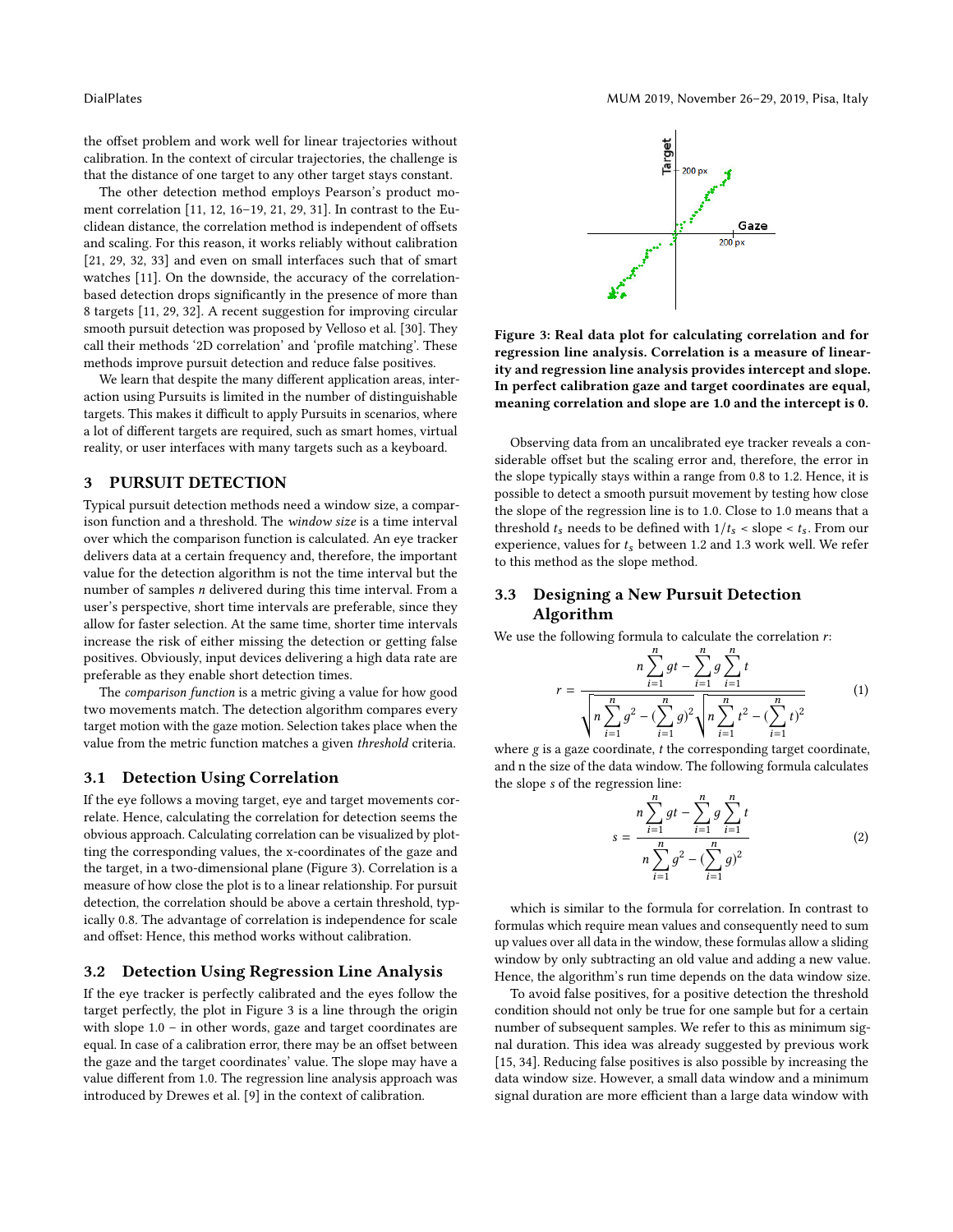<span id="page-3-0"></span>Table 1: Parameters for correlation/slope detection methods

| Parameter        | Correlation Method | Slope Method |
|------------------|--------------------|--------------|
| Window size      | 30 samples         | 30 samples   |
| Smoothing        | 0 samples          | 20 samples   |
| Minimum duration | 20 samples         | 15 samples   |
| Threshold        | 0.8                | $0.77 - 1.3$ |
| Skipped samples  | 30 samples         | 30 samples   |

the size of both, small data window and minimal signal duration. Furthermore, the gaze signal is smoothed by calculating the average over k samples. While testing our implementation, we observed that after a successful detection of a target, a false positive detection of the same target occurs sometimes. The reason is the reaction time of the user who is often still following the target after successful detection. To address this problem, we skip some samples after positive detection.

## 4 STUDY I: EVALUATING THE SLOPE METHOD

The purpose of the first study was to find out the maximum of distinguishable targets on a circle. To understand the strengths and weaknesses of the slope method we deliberately compared it to the classical correlation method as this method has been research intensively and well-working thresholds as well as the maximum number of distinguishable targets are known. However, we comment on other approaches, such as the rotated correlation method [\[30\]](#page-9-7), in the theory section.

### 4.1 Comparing both Methods

Both detection methods depend on several parameters – the threshold, the data window size, the minimum signal duration, and the smoothing window size. A systematic approach with five different values for each parameter would have led to 625 combinations for each detection method. Note, that additionally, the target speed as well as the radius of the circle on which the targets are moving might influence the results. A systematic approach that tests all possible combinations is not feasible. Simulations do not work either as there is a feedback loop with the user's eye.

As a solution, we decided to optimize parameters for each method individually. We use the same correlation value of 0.8 and a data window size of 30 samples as Vidal et al. [\[32\]](#page-9-2). However, smoothing the gaze signal improves the detection with the slope method but strongly increased the false positive rate for the correlation method. The same is true for setting the minimum signal detection. Table [1](#page-3-0) shows the parameters for both detection methods as used for the user study. We used an eye tracker which delivered 60 samples per second. All numbers in the table are samples except the thresholds which are real numbers.

### 4.2 Apparatus

To evaluate our Pursuits detection approach, we developed a sample application (Figure [4\)](#page-3-1) in which users can enter digits (0 to 9) and letters (A to N) via Pursuits.



<span id="page-3-1"></span>

Figure 4: User interface for our study: participants had to enter a four-digit number via selection from up to 24 targets.

The application runs on an gaming laptop with integrated Tobii IS4 Base AC eye tracker (60 Hz). The display has a resolution of 1920 times 1080 pixels on 38.4 cm times 21.7 cm, which results in 0.2 mm for one pixel or 50 px per centimeter. The average distance between the participants' eyes to the display is around  $50 \text{ cm} +/-5 \text{ cm}$ , which corresponds to 0.02◦ per pixel or around 50 px per degree. The targets move clockwise on a circle with a radius of 130 px (2.6◦ ), except for the 'cancel'-target which moves counter-clockwise on a circle with a radius of  $80\,\mathrm{px}$  (1.6 $^\circ$ ). The radius of each target is 20 px  $(0.4°)$  and they move at 6.5°/s (2.5 seconds per rotation).

The interface provides visual and acoustic feedback for detection. Every target that matches the threshold condition is filled with color, whose intensity increases the longer the threshold condition stays true, and reaches its maximum once the minimum signal duration is reached. Different beeps represent correct and wrong entries.

### 4.3 Procedure

We invited 16 participants (3 females) with normal (7) or corrected to normal vision (9) aged between 24 and 58. After arriving at the lab, participants filled out a form with the demographic data and received a short introduction to the system (Figure [4\)](#page-3-1). To test how well the methods work for spontaneous gaze interaction, we did not calibrate the eye tracker for each participant. Instead, it was calibrated only once by one of the authors. The participants' task, inspired by a PIN entry task [\[7\]](#page-9-14), was to enter a four-digit number by following the clockwise rotating number targets using gaze. In case of entering a wrong digit, the participants had to delete it by selecting the counter-clockwise rotating 'cancel'-target. Each canceled entry was counted as an error.

Participants first completed a training task with six targets in which they entered four symbols (digits and letters), and tried to cancel an entry. These entries were excluded from the analysis. We started the study with six targets and the participants had to enter 4 symbols using each Pursuits detection method. We randomized the method with which they started. After a successful round we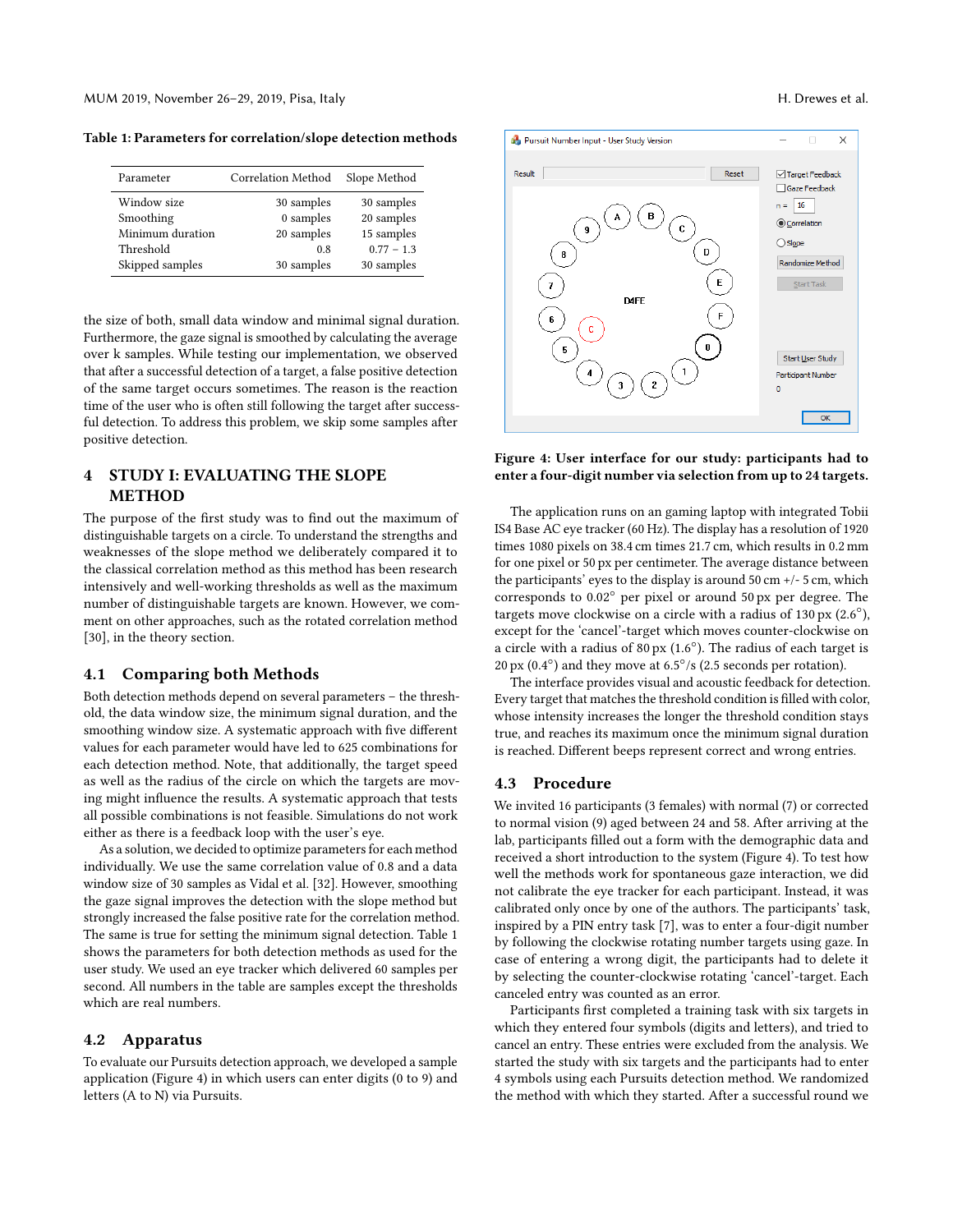increased the number of targets by two and randomized again with which method to start. Every selection task had a timeout of 90 seconds. If a participant was not able to fulfill the task in time or wished to abort, the study continued with the other method until the maximum target number of 24 was reached or the participant failed. We concluded with a semi-structured interview.

### 4.4 Results  $4.4$

Apart from the qualitative feedback and observations, we logged the maximum number of targets shown simultaneously from which participants could still perform successful selections. We further logged the *errors*, which correspond to the number of times users canceled their input. We also logged the task completion time, which denotes the time taken to enter all 4 symbols correctly. Finally we logged the average entry time for entering each symbol.

4.4.1 Interviews and Observations. All participants understood immediately how to operate the system and how to enter the digits, but it seemed that they were at the beginning of a steep learning curve. Many saw the user study like a computer game and were highly ambitious to reach a high score. All participants reported that the task required a lot of focusing. All participants reported that they found the slope-based method more accurate and easier. Some of them even mentioned their preference before being asked.

4.4.2 Maximum Number of Targets. We counted the maximum number of displayed targets from which participants were able to enter the four symbols (Figure [5\)](#page-4-0). The slope detection approach outperformed the correlation detection method. Only one participant could select more targets with the latter.

A Wilcoxcon signed ranked test revealed that the slope detection method results in a significant increase in the number of displayed targets from which participants successfully made selections  $(Z =$ 3.168,  $p < 0.01$ ). Using the correlation method, the maximum target number for which participants accomplished the task was between 10 and 24 ( $M = 15.0$ ,  $SD = 3.7$ ). Using the slope method, the maximum target number was between 8 and 24 ( $M = 21.6$ ,  $SD =$ <sup>4</sup>.6). Note, that in our implementation, the correlation method performs even better than in previous work [\[32\]](#page-9-2).

4.4.3 Errors. Whenever participants entered a wrong digit, they had to cancel the entry by selecting the 'cancel' target. Every entry of the 'cancel' target was counted as error. The average number of errors increases in the presence of more targets (Figure [6\)](#page-4-1). The increase in errors is higher for the correlation method. For example, while both methods yielded almost no errors at 6 targets across all participants, the mean number of errors at 8 targets was 1.25 and 0.13 for the correlation and slope methods respectively. Similarly, at 24 targets, participants made 22 errors on average in case of correlation, but only 3 errors on average in case of the slope method. Note, that Figure [6](#page-4-1) displays an average over the participants who were successful in the respective conditions.

4.4.4 Task Completion Time. We measured the completion time for successfully entering 4 symbols, starting from the moment displaying the symbols, until the moment the fourth symbol was entered. This also includes cancellations. The average completion time is similar for both methods for up to 8 targets (Figure [5\)](#page-4-0).

<span id="page-4-0"></span>

Figure 5: Completion time over number of targets. The slope method was consistently faster than the correlation method. The bars in the background indicate the number of participants who successfully completed the task.

<span id="page-4-1"></span>

tently less errors with the slope method. Figure 6: Errors over number of targets. User made consis-

<span id="page-4-2"></span>

Figure 7: Time per Entry. Participants performed slightly faster on a single entry with the correlation method. It seems the correlation method is more sensitive but also detects more false positives.

For more targets, it increases strongly for the correlation method compared to the slope method. Similar to the errors, successful completion times exclude cases where participants failed to enter the 4 symbols. Completion times are longer for the correlation method. This is mainly due to the many cancellations participants had to perform.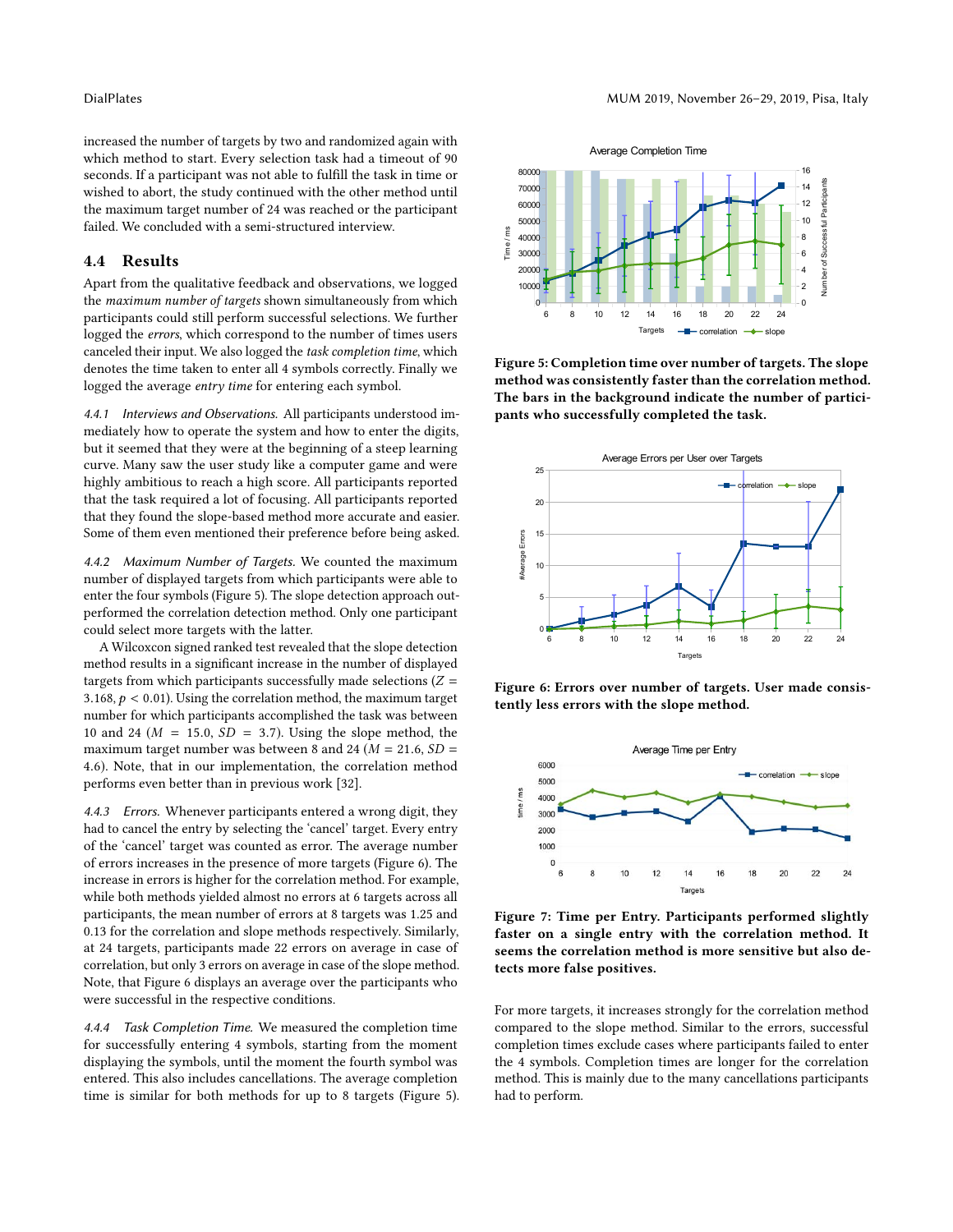4.4.5 Symbol Entry Time. Figure [7](#page-4-2) shows the average time for selecting a single entry. The slight decrease in selection times is likely the results of a learning effect. Furthermore, only successful participants contributed to the entry times for larger target numbers. They can be assumed to be performing better overall.

One interesting observation is that the time per entry does not increase with the number of targets. The other interesting observation is that the times for the slope method are higher than the times for the correlation method. This is remarkable as the slope detection uses a shorter minimum signal duration. However, a Wilcoxon signed rank test showed no evidence of significant effects of detection method on entry time.

4.4.6 Robustness of the Methods. Robustness refers to less detected false positives. False positive can occur in two situations. First, the user wants to select a certain target but the detection reports another target (i.e. an error). The data show that the slope method performs better than the correlation method if there are more than 6 targets. For 8 targets, the correlation method leads to 15% false positives (cf. 12% in [\[32\]](#page-9-2)), but only 1.6% with the slope method.

Second, a user does not intend to enter any target but the eye movements trigger a detection (i.e. an unintended selection). This can be avoided by turning off detection when no entries are expected (e.g., when another window is active on a desktop). We tested how both algorithms respond to cases, in which this is not possible. To do so, we recorded gaze activity for about 3 minutes from other tasks such as reading, surfing the internet, watching a video. Feeding the data to the detection algorithms, we found false positive rates from 0.05 to 0.42 per second. We did not find any pattern, suggesting that the issue of unintended selection should be investigated as future work.

## 5 TOWARDS MAXIMIZING TARGET **NUMBERS**

In the following section we provide the theoretical foundations for why the introduced method allows to build interfaces with a large numbers of targets.

### 5.1 Theoretical Foundations

The study yielded significant differences in both detection methods. Beside the experimental validation these findings can be explained theoretically. The explanation applies to all smooth pursuit interfaces with targets moving on circles. The coordinates of targets on a circle can be expressed by

$$
x_i = A_i \cos(\omega_i t + \phi_i) \quad \text{and} \quad y_i = A_i \sin(\omega_i t + \phi_i) \tag{3}
$$

Assuming a perfectly calibrated and accurate eye tracker, and a user whose gaze follows exactly a target, the gaze coordinates will be exactly these target coordinates. In the following we use this idealized assumption to understand why the slope method has the capability to distinguish between more targets than the correlation method does.

If there are  $n$  targets on the circle and the gaze follows a target exactly, the coordinates of the previous and next target are phase shifted by  $\pm 2\pi/n$  against the gaze coordinates. The situation for  $n = 20$  is depicted in Figure [8.](#page-5-0) The gray area in the figure indicates

<span id="page-5-0"></span>

Figure 8: The right picture shows the pursuit targets. The previous (red) and the next (green) targets are phase shifted by  $\pm 2\pi/20$  against the gaze (black). The left side shows the xany y-coordinate over time for the red, black and green target. The gray area is the current data window for detection.

<span id="page-5-1"></span>

Figure 9: We assume that the eye perfectly follows the black target. We compare the gaze coordinates with the previous and next target by regression analysis. The figure shows the plot for the x-coordinate (left) and the y-coordinate (right). The red data points lie on a nearly perfect line for both coordinates and produce a positive detection signal for the red target. The green data points for the y-coordinates are not on a line and therefore do not signal a detection.

the current data window. Figure [9](#page-5-1) shows the regression analysis for the data window in Figure [8.](#page-5-0)

All points lie on Lissajous curves, which were studied in the early 19th century. Psychology research on smooth pursuits used Lissajous curves already [2](#page-5-2)0 years ago  $[8]^2$  $[8]^2$ .

As all targets move with the same speed on the same circle,  $A_i$ and  $\omega_i$  have the same value for each *i* and the Lissajous curve has the shape of an ellipsis. The phase shift affects the eccentricity; the smaller the phase shift the closer the shape is to a diagonal line. The data window size determines the fraction of the ellipsis on which the data points lie. If the data window covers a full cycle, the data points cover the ellipsis completely. In this case, the slope of the regression line and the correlation will be constant over time.

With a smaller data window (as in Figure [8\)](#page-5-0), which is desirable for a short detection time, the data points fill only a part of the ellipsis (Figure [9\)](#page-5-1), moving over time. At the time shown here for the x-values, the data points are on an almost straight line and the correlation and the slope are close to 1.0. At the same time, the y-values for the green target fill the ellipsis' tip and the slope and correlation are far from 1.0. As the threshold condition has

<span id="page-5-2"></span> $^2 \mathrm{This}$  should not be confused with target movements on Lissajous curves, as used in [\[24\]](#page-9-31).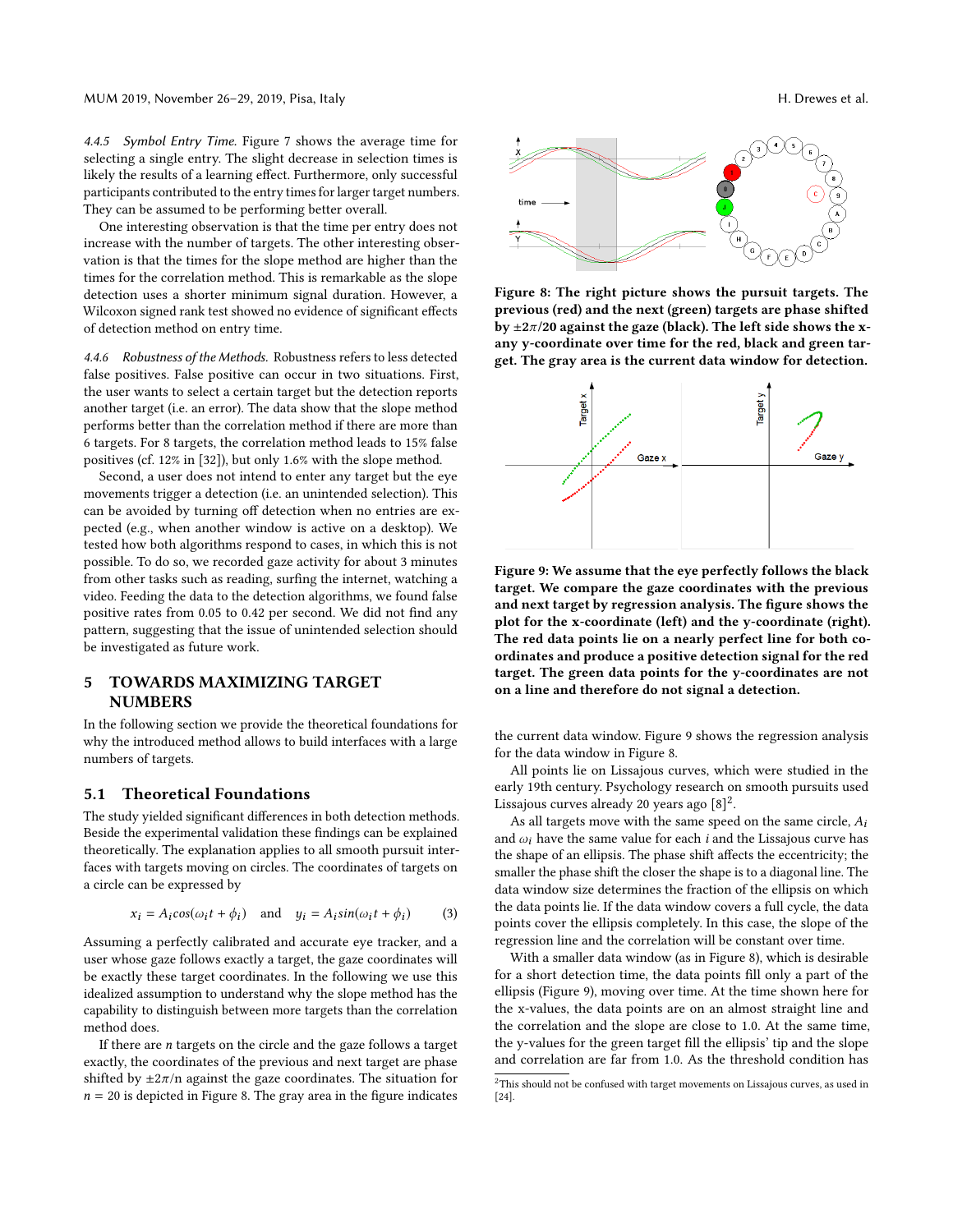<span id="page-6-0"></span>

Figure 10: Correlation values for the example in Figure [8.](#page-5-0) The bars indicate a true threshold condition for x (up), y (middle) and both (down). The light color in the bars indicate the minimum signal duration. The data for the previous target are red and for the next target are green.

<span id="page-6-1"></span>



to be true for the x- and y-coordinate, this means that there is no positive detection for the green target at that moment. However, the y-values of the red target are still on a straight line and the detection algorithm reports a positive detection for the red target.

Figure [10](#page-6-0) shows the correlation values for the given example and Figure [11](#page-6-1) shows the values for the slope from the linear regression. The dash-dotted line indicates the thresholds and the bars indicate whether the threshold condition is true. The bars have light color before the minimum signal duration is reached. The lowest bars indicate whether both threshold conditions are true.

The correlation is close to 1.0 most of the time and satisfies the threshold condition (Figure [10\)](#page-6-0). This is a reason why the strategy of choosing the target with the highest correlation does not work reliably. The correlation value drops, when the data window covers the ellipsis' tip. As the threshold condition has to be true for the x and the y coordinate, the correlation method signals detection between both drops.

If using the rotated correlation (cf. [\[30\]](#page-9-7)), the correlation signal does not drop but stays constantly on a value close to 1. The rotated correlation needs a threshold of 0.97 to distinguish 20 targets on a circle with the synthetic perfect gaze signal. However, such a high value will not work reliably on a real gaze signal with noise.

The slope values pass the threshold interval quickly and satisfies the threshold condition for a shorter time (the bars are shorter in Figure [11\)](#page-6-1). The overlap of both signals for the x- and y-coordinate is shorter. Together with the concept of minimum signal duration, the slope method does not report false positives for this example while the correlation method does. The shorter time fulfilling the threshold condition is the reason why the slope method can distinguish more targets on a circle. This also means also that the correlation method detects more easily and more quickly (but at the expense of more false positives). This could explain, why the entry time for the correlation method is slightly shorter (Figure [7\)](#page-4-2).

The theoretical considerations given here provide hints for further improvements of the slope detection method. When the data window passes the the ellipse's tip the calculated slope traverses the threshold interval and there is also a moment where it may be infinite, i. e. vertical. The passing of the threshold interval happens very quickly and, therefore, this false positive detection is filtered by the minimum signal duration. However, it is possible to improve the detection by demanding that the correlation has to be above a threshold before calculating the slope. The correlation value drops when the data window passes the ellipsis' tip.

### 5.2 Target Detection on Circles of Different **Size**

The advantage of the introduced slope method is that it works without calibration but in contrast to the correlation method it allows to distinguish between targets moving on circles with different radius. Figure [12](#page-7-0) shows a regression line analysis for three different targets on circles with different radii (50 px, 100 px. 150 px). Targets move with the same angular velocity and phase. As the eyes follow each target, the slope varies (0.5 for 50 px, 1.0 for 100 px, and 1.5 for 150 px). While the correlation detects all targets, it cannot distinguish them. In contrast, the slope method can do so, as the slope for each target is inside a certain threshold interval.

### 5.3 The Maximum Target Number

The correlation method can distinguish targets moving clockwise and counter-clockwise but not between circles with different radius. Literature reports 8–9 distinguishable targets [\[2,](#page-9-5) [11\]](#page-9-4), limiting the correlation method to 16–18 targets.

As shown above, one advantage of the slope method is that it can distinguish around 20 different targets on one circle. This number can be further increased by using different radii.

Distinguishing targets on circles with different radii, means different values for  $A_I$ . The slope method works well as long as the threats move with the same angular velocity i.e. all  $\omega$  have the targets move with the same angular velocity, i.e. all  $\omega_i$  have the same value. In this case the corresponding Lissajous curves are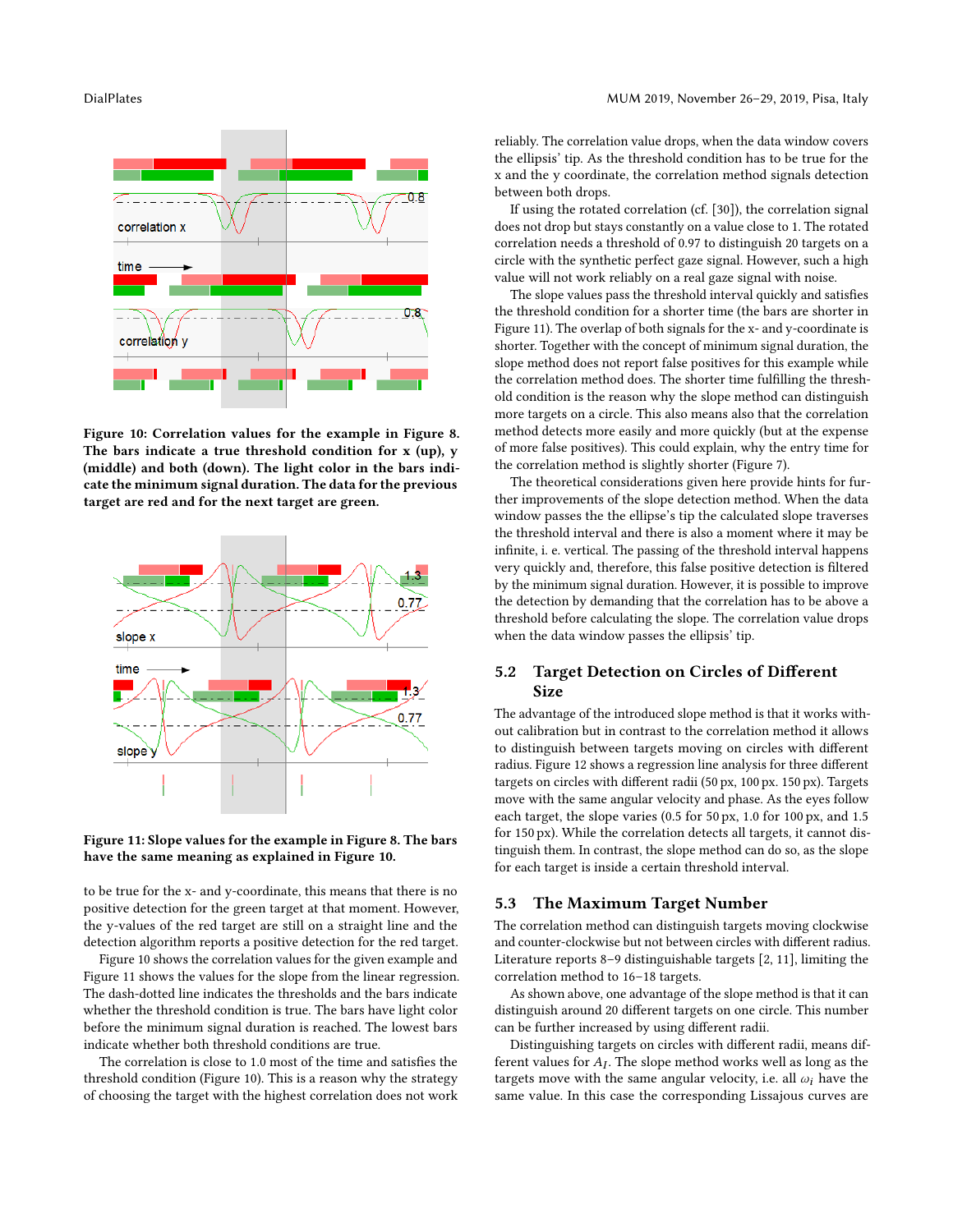<span id="page-7-0"></span>

Figure 12: Regression line analysis for targets on three circles with diameter 100 px (red), 200 px (green), 300 px (blue). The plot shows recorded data from a calibrated eye tracker. The eye followed the green target and consequently the green dots lie on line with slope 1. The slope method detects the green target. As all targets create dots on a line the correlation method detects them all and is not able to distinguish.

ellipses. As targets have the same angular velocity, targets on large circles move faster than on small circles. While the angular velocity of targets on a large circle could be decreased, this creates Lissajous curves with lobes, making detection more complex.

<span id="page-7-1"></span>

Figure 13: Lissajous curves for a target which moves on a circle with half radius and double angular velocity than the target followed by the eyes. The targets have a phase shift of  $0^{\circ}, 90^{\circ},$  and  $120^{\circ}$  (from left to right). The dots represent samples and the filled dots the samples in a data window which fulfills the threshold condition for both detection methods.

Arbitrarily selecting radius and angular velocity may lead to similar correlation and slope values, hence producing false positives. One case is depicted in Figure [13,](#page-7-1) where targets move on a circle with half radius, double angular velocity, and a phase shift of  $0^{\circ}$ ,  $90^{\circ}$ , and 120° against the target followed by the eyes. Here, correlation and slope are both close to 1.0. The challenge is to find combinations of ratio of angular velocities, ratio of radii, threshold data window size, and signal duration which allow targets on different circles with different angular velocity to be reliably detected.

From previous work [\[11,](#page-9-4) [13,](#page-9-26) [34\]](#page-9-18) and our own experience, we learn that the speed of smooth pursuits targets should be in a range from 5°/s to 20°/s. To ensure that targets move at the same angular speed, this means the maximum ratio between the smallest and largest radius can be 4. The slope threshold value  $t_s$  determines the minimum ratio of two different radii. For reliable detection, the ratio of the radii has to be larger than  $t_s * t_s$ . With  $t_s = 1.2$  (a slope value that worked well according to our experience), the ratio of to radii should be larger than 1.44. As  $1.44^4 = 4.3$ , this means that four circles with targets for each direction should be possible. In total, the slope method should be able to distinguish between 8 \* 20 = 160 targets (cf. our implementation in Figure [1\)](#page-0-0).

Note, that this is no hard value as target speed range, threshold value, and number of targets on a circle could still be varied. Increasing the number of targets leads to more false positives and a higher percentage of people who are not able to select correct targets. A lower number of targets increases robustness by decreasing the false positive rate.

### 6 STUDY II: EXPLORING MULTI-TARGET UIS

In the following we report on an exploration of interfaces employing large numbers of targets. In particular, we are interested in people's ability to use these interfaces.

### 6.1 Prototypes

We implemented two types of interfaces. Firstly, we implemented a 72-target and a 160-target interface to investigate selection speed and errors. Secondly, as a proof-of-concept, we built a pursuitsbased keyboard. Suitable radii and target speeds for both interfaces were determined in pre-tests.

6.1.1 72/160-Target Interface. The prototype is depicted in Figure [1.](#page-0-0) The radius of the largest target circle was 424 px (8.5◦ visual angle) and the smallest 110 px  $(2.2^{\circ})$  at a distance of 50 cm from eyes to screen. The target speed was 14°/s on the largest and 3.7°/s on the smallest circle. The speed of the targets was between  $9^{\circ}/s - 2.3^{\circ}/s$ .

6.1.2 PursuitKeyboard. As an application, we implemented a keyboard based on pursuits (Figure [2\)](#page-1-1). Our layout is based on a standard keyboard using 102 letters. To avoid using caps-locks (which would require multiple selections), we assigned each key to a distinct target. As for the layout, we show characters in alphabetical order. We both show small and capital letters. To allow for more easily distinguishing between keys and special characters, we show capital letters in green color, small letters in blue, digits in red, and special characters in black. All targets have a round shape except for the four navigation keys which are square-shaped. We chose a geometry with 108 targets consisting of six circles with 18 targets each. The outer circle had a radius of 300 px and 90 px for the inner circle. The speed on the outer circle was  $10^{\circ}/s$  and  $3^{\circ}/s$  for the inner circle. Note, that future work could optimize the layout to maximize input times as well as on improving the visual appearance.

### 6.2 Study Design & Tasks

The study followed a within subject design. The independent variables were three interface layouts (72-targets, 160-targets, PursuitsKeyboard) and two interface sizes:

- 72-target interface Targets were arranged on 6 circles with 12 targets each (ratio of circle radii: 1.3).
- 160-target interface (large) Targets were arranged on 8 circles with 20 targets each (ratio of circle radii: 1.2).
- 160-target interface (small) We used the same layout for this condition, but the geometry was scaled by 0.5. Both 160-target UIs used the same angular speed.

For these condition, users had to select 6 targets. Note, that finding the correct target was not part of this task. We measured input speed and errors. Participants were not asked to make corrections.

PursuitKeyboard We used the keyboard depicted in Figure [2](#page-1-1) with 108 targets.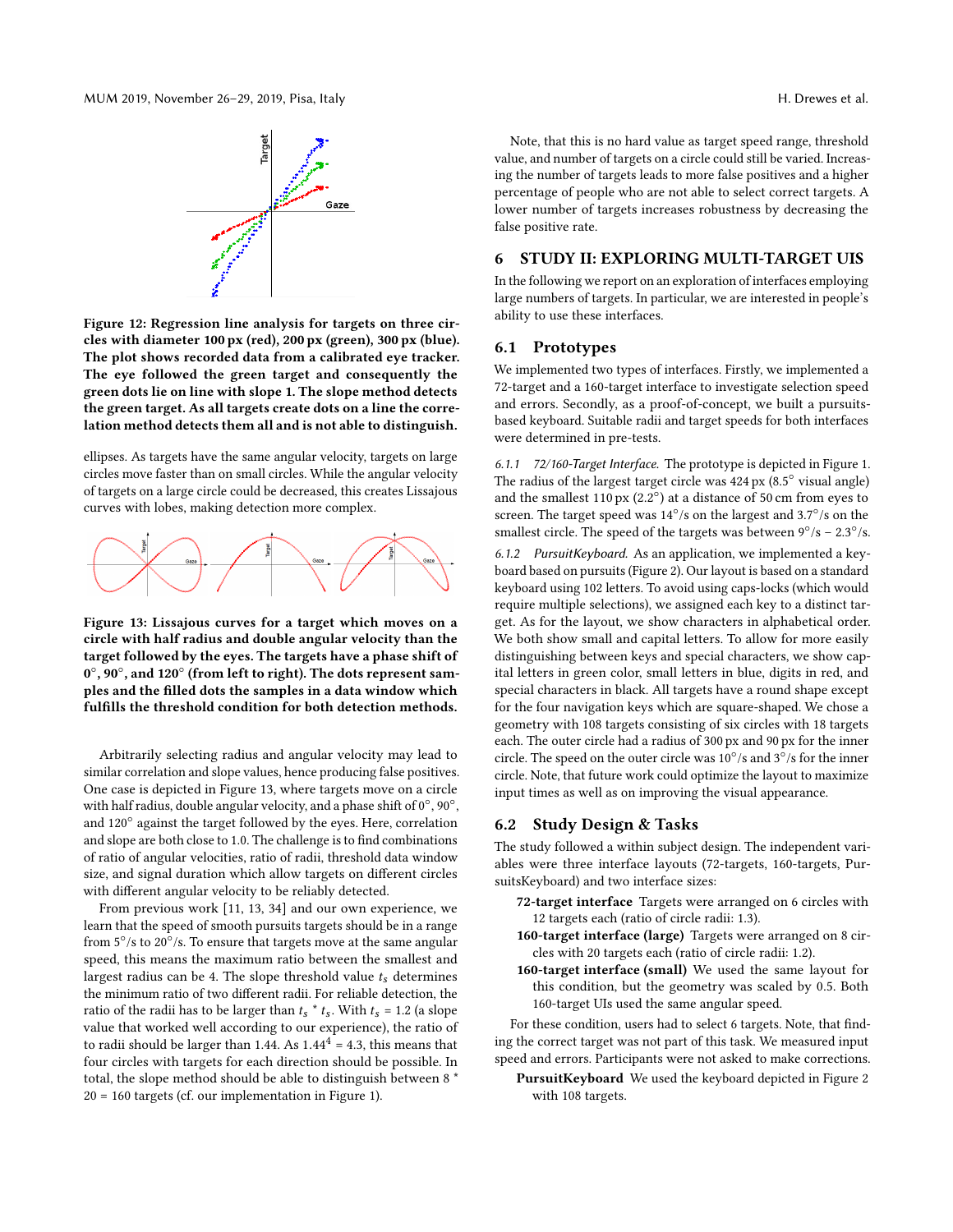Participants had to enter the phrase '50% Chance!'. This phrase was chosen as it has at least one character on each ring. Note that participants had to locate the correct character. Wrong entries had to be corrected by using the backspace target.

## 6.3 Procedure

We used the same setup as in the first study. After the participants signed the consent form they were introduced to the system and completed a sample task. Then, participants completed the aforementioned tasks in counterbalanced order. After the study, we conducted interviews with participants and asked them about their experience while using the interface.

### 6.4 Evaluation

Eleven users (22–39 years, 3 female) participated in our study. Five of them wore glasses. All participants were able to complete task 1 and 2There were three participants who were not able to complete task three and four but it was only one person who could not complete both. However, all participants who failed to complete a task did not abort but completed the task for more than 80%.

Table [2](#page-8-0) summarizes the descriptive results of the study. Selections require between 6 and 8 seconds. Interestingly, both time and number of errors seem to increase for larger interfaces. Locating the correct character in the PursuitKeyboard increases both selection time (10 s) and errors. The rather high standard deviation suggests that for some people it is easier to operate interfaces with high target numbers instantly while others require more training.

Most participants stated that the task was challenging, some reported 'tired eyes', and some complained about the target speed. Participants felt that in particular in situation where movement of arms and fingers is restricted, this is a useful approach (e.g., being disabled, holding something in the hands).

### 7 DISCUSSION & FUTURE WORK

In the following we summarize and discuss findings, that open interesting directions for future research.

One vs. multiple screens. Our approach is applicable both in settings where all targets are shown on one screen and in settings where targets are assigned to different screens (e.g. on home appliances). In the former case, locating the correct target from many small, co-located targets may be challenging (for example a smart watch to control several home appliances). In contrast, if targets are attached to specific devices it becomes both easier to select them as well as to relate them to a certain devices or function. Future work could investigate the learning effect for such interfaces.

Midas touch. Another challenge arises as users are required to read labels. While doing so, users may accidentally select an object (cf. the Midas touch). Visual hints, such as target color and shape, may help mitigating this challenge. This should be investigated more closely in future work.

Eye Typing. Future work could further investigate eye typing. The Pursuit keyboard is useful for disabled people who depend on gaze-only text-entry. There are existing solutions, such as 'dasher' [\[35\]](#page-9-32). Yet, this approach requires calibration of the eye tracker. Future work could compare 'dasher' and 'SMOOVS' [\[22\]](#page-9-13) with our approach in terms of input speed, error rates and user acceptance.

<span id="page-8-0"></span>Table 2: Avg. completion time per target and std. dev., the median of errors, and the percentage of successful participants for the four tasks.

|                     | Av. Time   | Std.  | Med.   | % successful |
|---------------------|------------|-------|--------|--------------|
|                     | per Target | Dev.  | errors | participants |
| 72-targets          | 5.8 s      | 4.2s  |        | 100%         |
| 160-targets (large) | 7.8 s      | 4.8 s | 1      | 100%         |
| 160-targets (small) | $6.1$ s    | 3.5s  | 2.5    | 73%          |
| PursuitKeyboard     | 10.0 s     | 38s   | 4.5    | 73%          |

Robustness. The robustness of Pursuits against false positives is still an open question for all pursuits detection methods. Our experimental data and theoretical considerations explain the occurrence of false positives during target selection. However, false positives triggered by other gaze activities are not yet fully understood. Our data suggests that the detection robustness depends on the type of other gaze activities. Velloso et al. [\[30\]](#page-9-7) recently reported on increased robustness in the context of another detection method.

Speed vs. angular speed. It is yet unclear, whether speed or angular speed is more important on how humans perceive target speed on circular trajectories. This, as well as an answer to how users' ability to recognize target labels is affected by different target speeds, need further investigation.

Interplay of number of targets, input speed, error rate, and user acceptance. The interplay of targets and their properties needs further investigation. For example, it is unclear, whether a lower number of targets on more circles leads to a better user experience, compared to fewer circles with more targets. Also it is unclear how the variation of parameters such as the threshold interval or the minimum signal duration affect false positives or the ease of use.

Scenarios with mobile eye trackers. When using our approach with a mobile eye tracker, coordinates from the mobile eye tracker need to be transformed to the coordinates of the display presenting the pursuit targets. For this the corners of the display have to be detected in the mobile eye tracker's world view. For a sufficient accuracy in the transformation the mobile eye tracker should be not to far from the display.

Further Application Areas. Directions for future work also include testing the the slope method in specific application scenarios and with other eye trackers. Researchers could investigate, how quickly users adapt to such interfaces and whether the need to strongly focus on the target decreases over time. Furthermore, researchers and practitioners could apply and evaluate the slope method beyond gaze, e.g. motion matching for body movements [\[4](#page-9-33)[–6\]](#page-9-34) and mid-air gestures [\[2\]](#page-9-5).

### 8 CONCLUSION

We introduced a new pursuits detection approach – the slope method – which, although sensitive to scaling, works without calibration and can distinguish targets on circles of different size. We demonstrated that it can distinguish up to 160 simultaneously moving targets in a desktop setting. We provided theory and a proof-of-concept, showing that selection from a high number of targets is feasible.